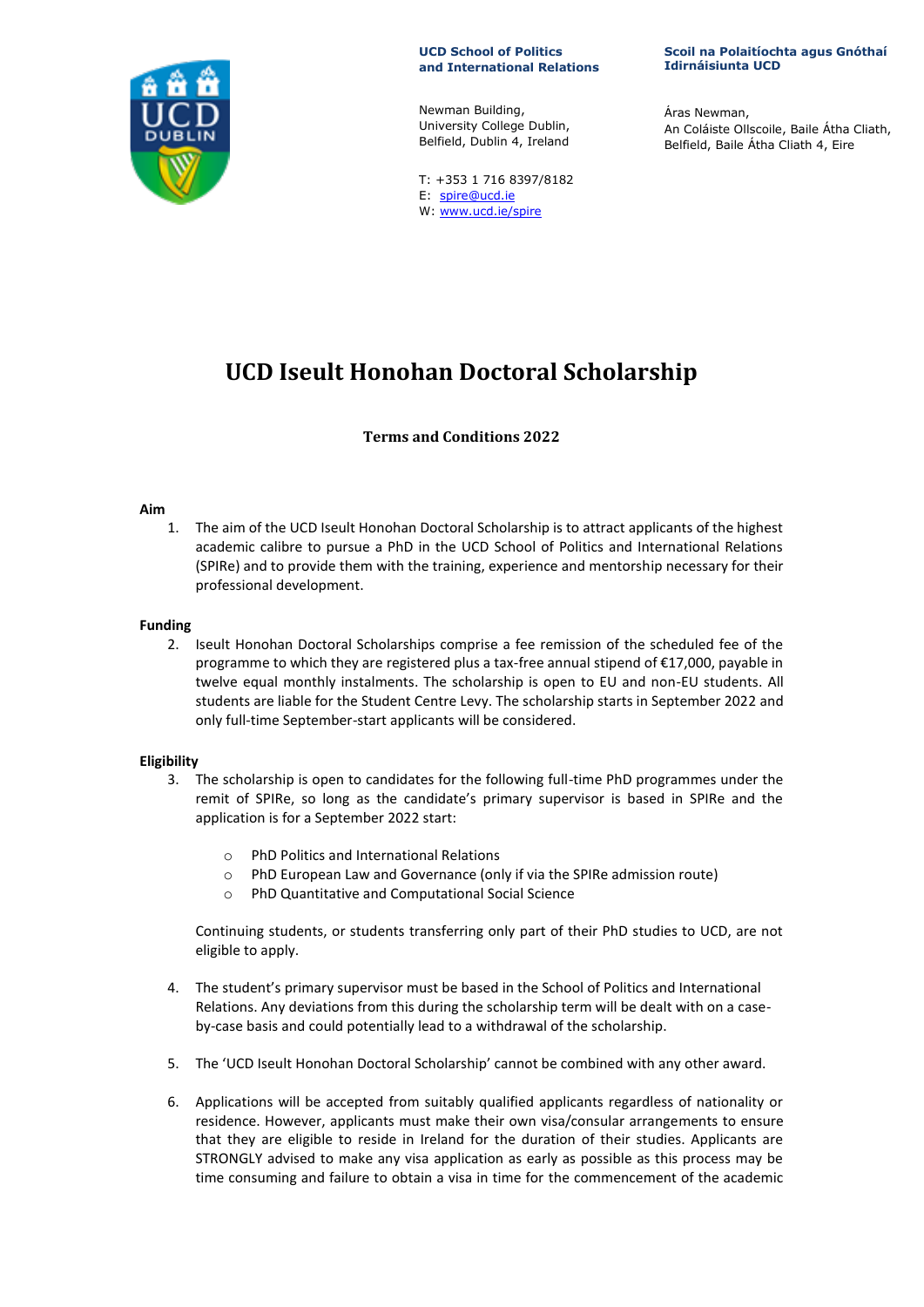

**UCD School of Politics and International Relations**

Newman Building, University College Dublin, Belfield, Dublin 4, Ireland

T: +353 1 716 8397/8182 E: spire@ucd.ie W: www.ucd.ie/spire

**Scoil na Polaitíochta agus Gnóthaí Idirnáisiunta UCD**

Áras Newman, An Coláiste Ollscoile, Baile Átha Cliath, Belfield, Baile Átha Cliath 4, Eire

year will likely necessitate cancellation of the scholarship award. Applicants must also demonstrate capacity to conduct research and to teach at graduate level in English.

7. Scholarships will be awarded only to those who are full-time students and who engage fulltime in research during the period of the scholarship.

### **Duration**

8. Scholarships will be awarded for up to four years, with annual progress reviews. Continuation of the scholarship is contingent on satisfactory progress, to be determined by the Selection Board. The scholarship will terminate on any student's withdrawal from their programme.

### **Requirements**

- 9. Scholarship recipients must apply to the Irish Research Council during their first two years of study. If successful, the Iseult Honohan Doctoral Scholarship will be rescinded, on award of the IRC scholarship.
- 10. All students in receipt of a Honohan Doctoral Scholarship are expected to provide mentored tutorial teaching or teaching assistance and associated duties (up to a total of 6 hours per week during each of the two 12-week teaching trimesters).
- 11. Successful applicants must be present at UCD by the start of the academic year. Typically, Iseult Honohan Doctoral Scholarship awardees must be present at UCD for the entirety of the two teaching terms, unless explicit consent from the PhD supervisor and the tutor coordinator has been provided. This provision aims to account for students completing fieldwork or other research-related work that precludes them from being present.
- 12. All Iseult Honohan Doctoral Scholarship students are welcomed as part of the UCD SPIRe research community and, as such, are expected to participate fully in the scholarly life of the School, inclusive of research seminars, conferences and other scholarly events.
- 13. All Iseult Honohan Doctoral scholarship holders will be required to maintain a log of their professional development and submit a reflective professional learning journal, in combination with a general progress report on their research, at the conclusion of each academic year.
- 14. Should an Iseult Honohan Doctoral Scholarship holder be unable for any reason (including medical reasons) to pursue his/her studies in accordance with the Terms and Conditions of the Scholarship, he/she must inform the School (via his/her supervisor and the PhD Director) within two weeks of such a situation coming to his/her attention. However, given the basis on which scholarships are awarded, UCD reserves the right to withdraw, suspend, reallocate or seek reimbursement of all or part of the scholarship.
- 15. It is the responsibility of the Scholarship holder to inform the University of any change to the circumstances on which the award of the Scholarship was based. The Scholar must also take